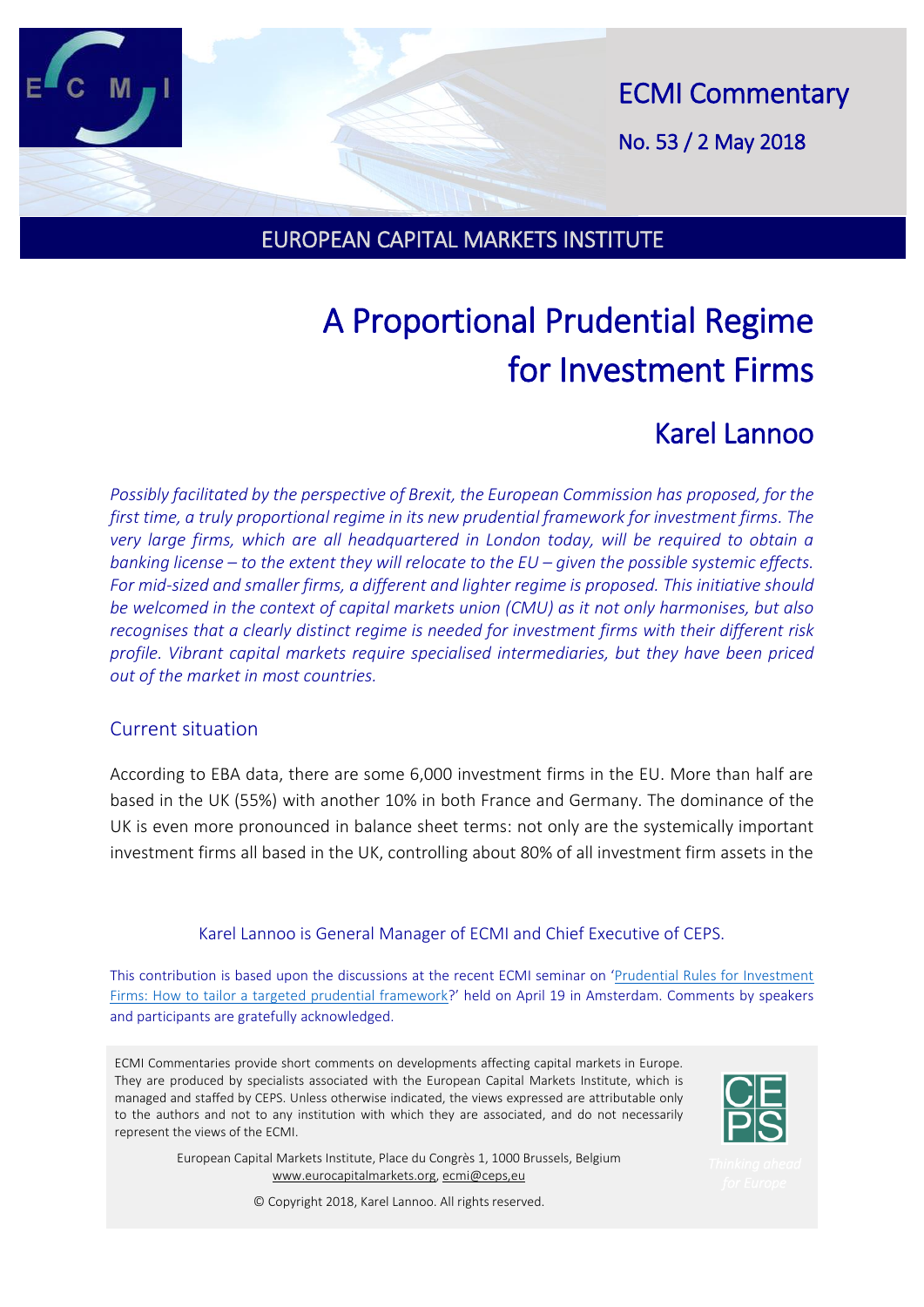#### 2 | KAREL LANNOO

EU, but also many large specialised intermediaries. Several of these firms are in the process of relocating part of their operations to the EU 27 to preserve EU market access.

Over the last 25 years, the investment firm regime had been gradually combined with that for banks in most member states, with the effect that many were taken over by or are supervised as banks – or simply disappeared. In some other states, most importantly the UK, a different regime was applied, using different options than currently exist under the bank capital requirements (CRDIV/CRR). The investment firm regime was never really harmonised in the EU: there never was a truly European regime, but a series of exemptions from the CRD/CRR for up to 11 different categories. This failed to cover the full range of investment services that investment firms provide. Moreover, it created distortions, as CRD/CRR is designed for banks and credit risk, and to protect depositors, but not calibrated to the risks investment firms face, with the result that supervisors often had recourse to Pillar 2 capital requirements. Moreover, it is a source of excessive complexity and compliance costs for such firms.

#### Three different regimes

The Commission now proposes three different regimes for investment firms. The largest firms, with more than €30 billion in assets, will need, in view of their systemic importance, to obtain authorisation as credit institutions and be fully subject to the CRD/CRR and supervised by the ECB under the SSM. For Class 2 firms with a balance sheet total over €100m, and assets under management above €1.2 billion, a higher (than current) or permanent minimum/initial capital or fixed overheads requirement is calculated on the basis of the 'K-factor'. Class 3 firms below these thresholds (small and non-interconnected firms) will be subject to an even lighter regime. Firms holding client money and involved in trading will be automatically characterised as Class 2.

The simpler capital requirements or K-factor are calculated with a coefficient on the basis of a series of quantifiable data based upon the risk to clients, markets and the firm. It will relieve these firms of most of the complex CRR-calculations, and, importantly, reduce recourse by supervisors to the unsuitable Pillar 2 capital requirements. For most firms, it means a slight reduction of the Pillar I requirement today, although for some, such as execution brokers, it is a significant increase, according to the Commission staff working document and some industry associations. This increase may however be mitigated by the reduction of the Pillar II requirement.

#### Supervisory ambiguity

The harmonisation of the prudential regime also raises the issue of which supervisor is in charge. Since it concerns the prudential regime, it should be the prudential supervisor. Since it concerns markets, it could also be the conduct supervisor. Different member states and the EU